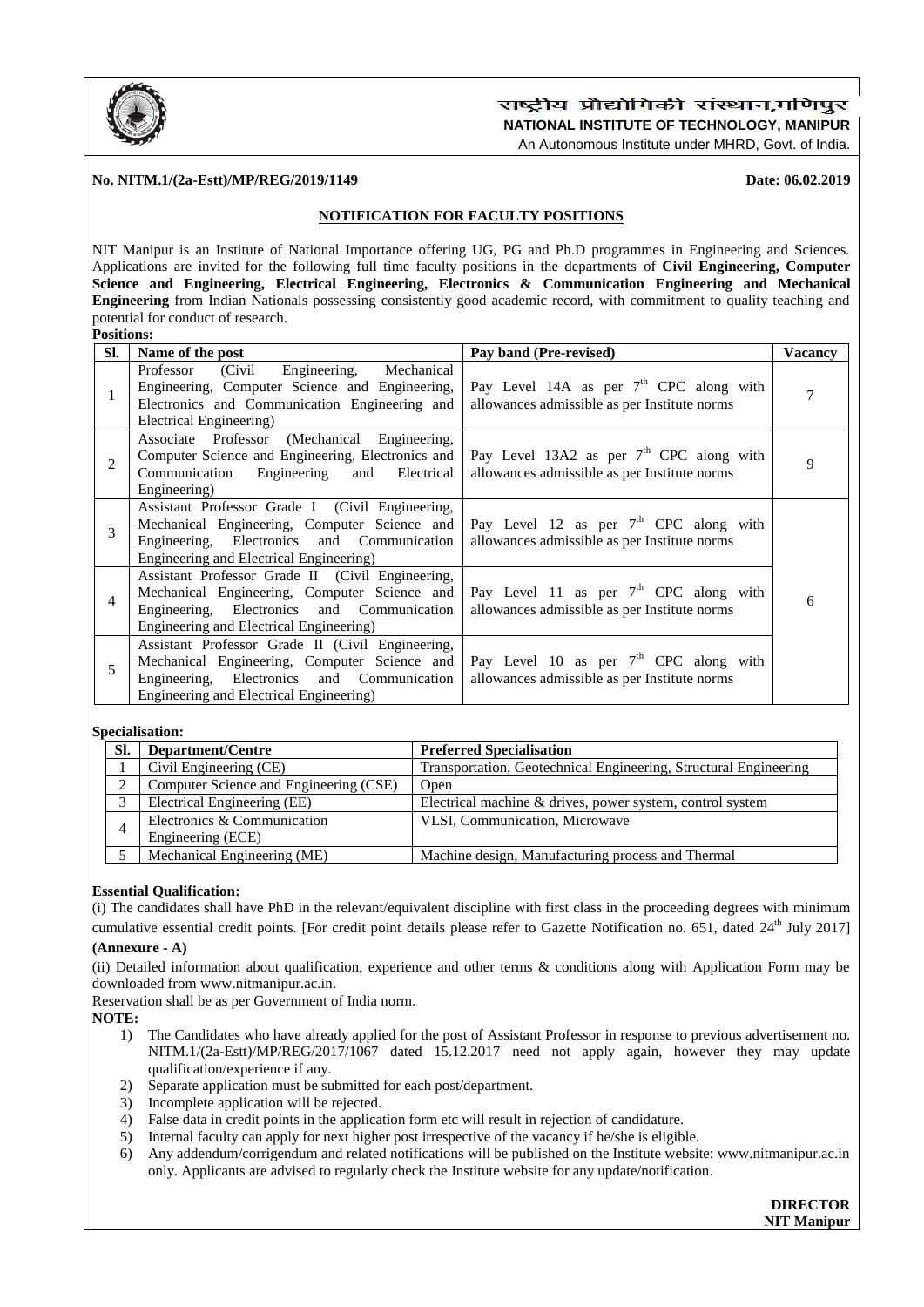## **HOW TO APPLY**

1. The application form along with one latest passport size photograph duly pasted in the space prescribed in the application form and signed across on it (the stapled photograph will not be accepted) and self-attested copies of the certificates of educational qualifications, date of birth, experience, caste certificate, identity proof (Election I-Card/UID Aadhar/PAN etc.), check list etc must be submitted to the following address:

# **The Director National Institute of Technology Manipur Langol, Imphal - 795004 Manipur**

2. Crucial date of fixing eligibility criteria, upper age limit, etc. shall be the last date of receipt of application.

3. All applications must be accompanied by non-refundable processing fee of Rs. 1000/- (except SC/ST/PWD and Women candidate) payable directly to Bank of Baroda A/C No.- 60330100000143, IFSC code – BARB0NITMAN, MICR Code - 795012007 of Director NIT Manipur IRG.

**Note:** Transaction slip for the application fee deposited must be enclosed along with the Application form.

4. **The application duly filled in all respects along with self-attested copies of certificates proving educational qualification and experience certificates may be submitted and should reach the Director, NIT Manipur, Langol Campus, Imphal West - 795004, Manipur on or before 28.02.2019 upto 5:00 P.M., by Hand post/ Speed Post/ Registered Post mentioning on the cover "Application for the post of ......................................................., in the Department of ......................................................................."**

5. Only candidate with Orthopedically Handicapped (PWD) may apply and PWD Certificate issued by the Competent Authority will be accepted, if not attached, application will be straight way rejected.

# 6. **PERIOD OF PROBATION**: One year

# **GENERAL INSTRUCTIONS TO THE CANDIDATES:**

1. Serving faculty members of NIT Manipur may also apply for higher Academic Grade Pay or cadre. For existing regular faculty members of NIT Manipur, the one-time relaxation recommended by the anomaly committee issued vide letter no. F.No.33-9/2011-TS.III, dated 6<sup>th</sup> Oct 2017 and 17<sup>th</sup> November 2017 and also letter dated 31<sup>st</sup> Jan 2018 will be considered. **(Annexure - B & C)** 

2. The Candidates who have already applied for the post of Assistant Professor in response to previous advertisement no. NITM.1/(2a-Estt)/MP/REG/2017/1067 dated 15.12.2017 need not apply again, however they may update qualification/experience if any.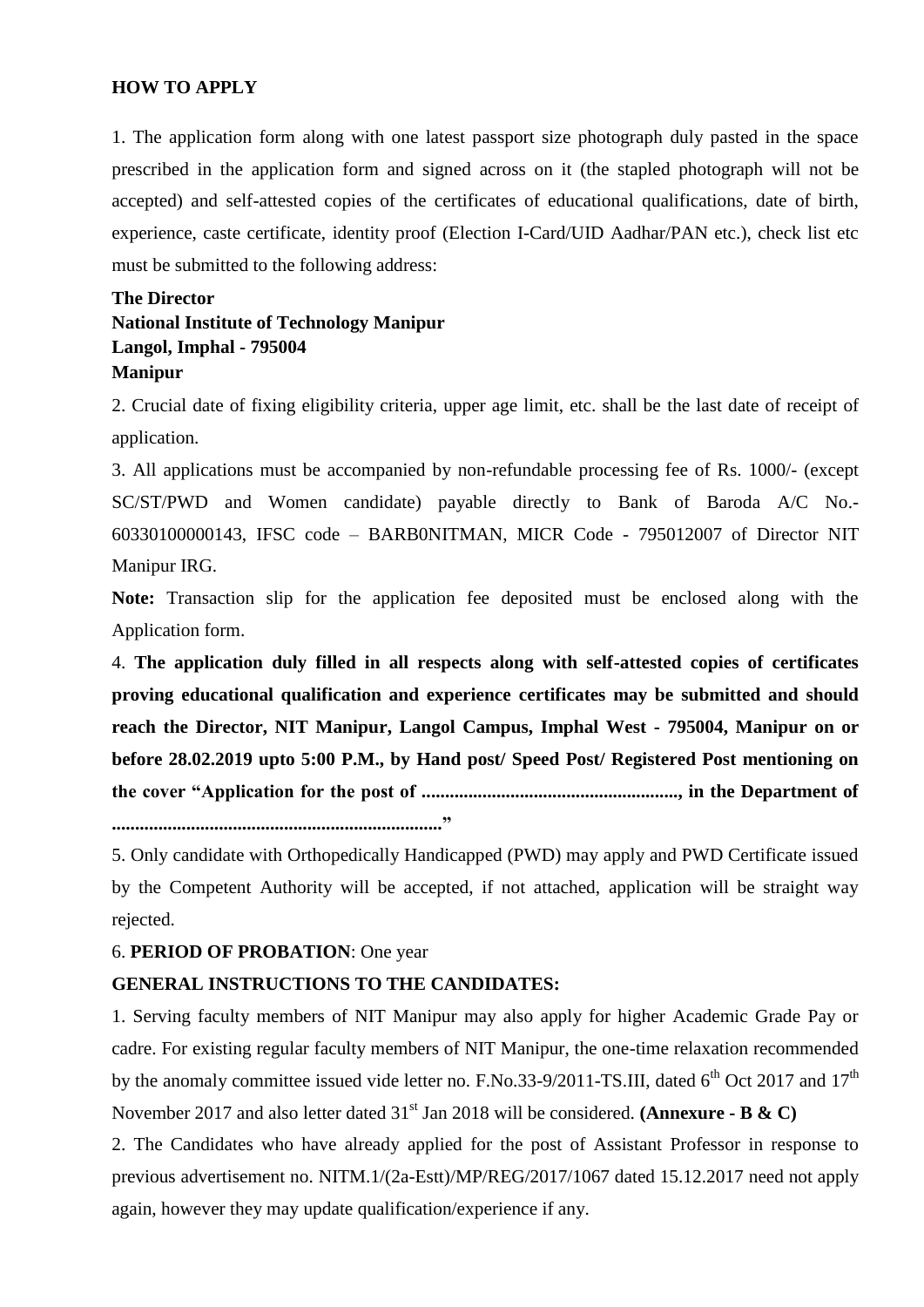3. A regular Assistant Professor with AGP of ₹6000/- if selected to Assistant Professor with AGP of ₹7000/- shall be designated as Assistant Professor without appending 'on Contract'.

4. The Institute shall retain complete applications for non-shortlisted candidates only for Three months.

5. Candidates who wish to apply for more than one post should apply separately for each post in the prescribed manner.

6. As per the resolution of NIT Council to maintain the National character of NIT's, the Institute shall strive to fill fifty percent (50%) of the vacancies from outside the state.

7. Candidates shall indicate three references of eminent persons in the field/profession who may be contacted by the Institute for their recommendations.

8. The number of vacancies indicated in the notification is tentative. The NIT Manipur reserves the right to increase or decrease the number of advertised posts to be filled at the time of selection process. Further, the NIT Manipur also reserves the right NOT to fill any of the post advertised.

9. The Institute reserves the right to restrict the number of candidates to be called for interview to a reasonable limit on the basis of qualifications and experience higher than the minimum prescribed in the advertisement and other academic achievements.

10. The Institute reserves the right to screen and call only those candidates who are found Primafacie suitable for being considered by the Selection Committee. Thus, just mere fulfilling the prescribed conditions would not entitle the candidates to be called for presentation and interview.

11. All qualifications, experience and preferred age limit will be considered as on the last date of receiving of applications.

12. The shortlisted candidates may be required to appear for presentation/seminar before the selection committee.

13. Candidates serving in Govt./Semi Govt./PSUs/Universities/Educational Institutions are required to forward the application form from their respective employer. However, they may submit an advanced copy of the application form, the No Objection Certificate (NOC) should be produced at the time of presentation/interview, if shortlisted.

14. Relevant Caste/Category certificates are required to be submitted at the time of submission of application and at the time of presentation/interview, if short listed. No other certificate will be accepted as a sufficient proof.

15. Original documents with one set of self-attested copies and four passport size recent photographs of the candidate will have to be produced at the time of interview for verification (if shortlisted).

16. The applicants are required to visit the Institute website regularly. The names of shortlisted candidates for further participation in the selection process shall be displayed on Institute website.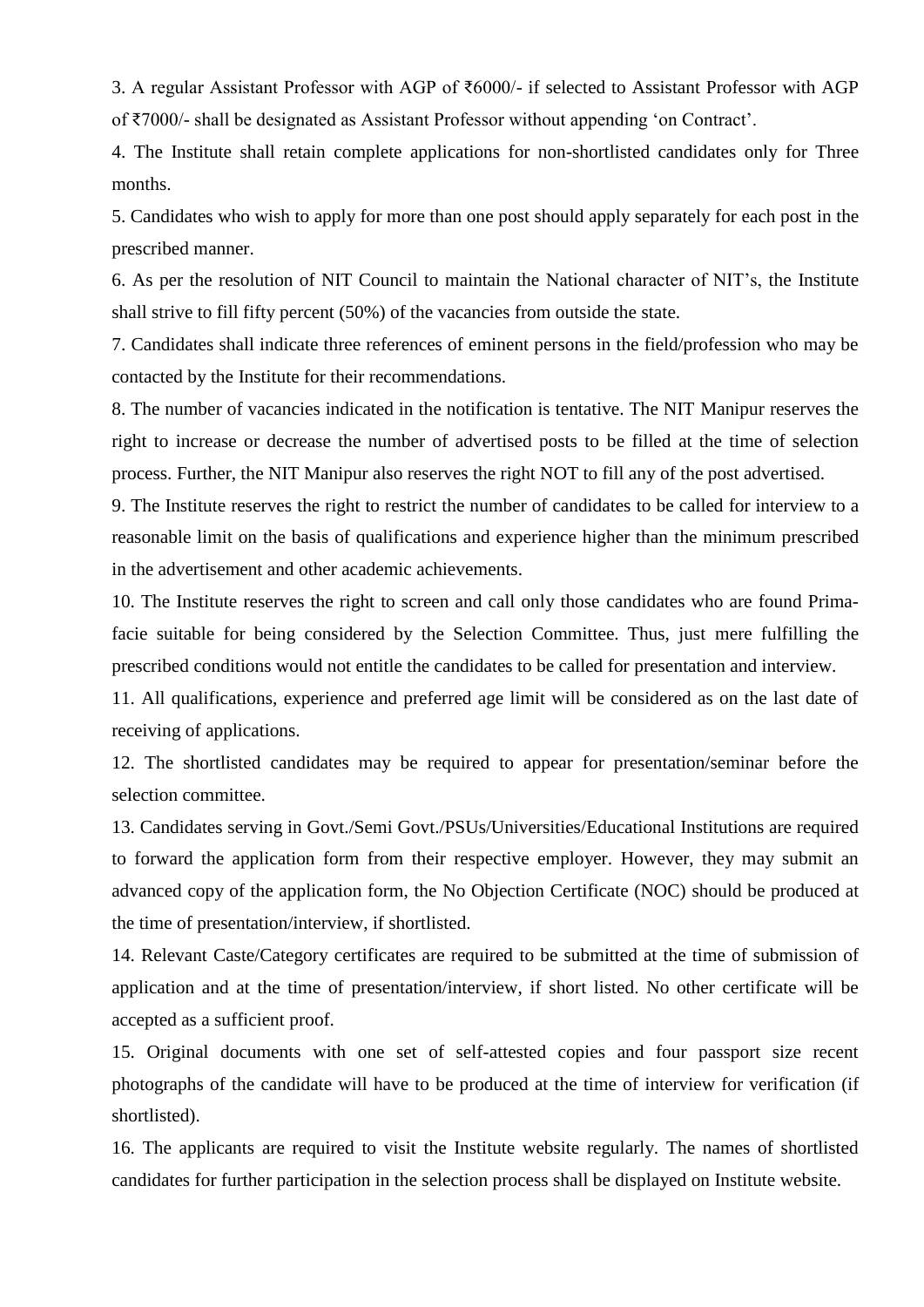17. No correspondence whatsoever will be entertained from candidates regarding reason for not being called for interview/outcome of interview.

18. The candidate is responsible for the correctness and authenticity of the information provided in the application. If it is found at a later date that any information given in the application is incorrect/false, the candidature/appointment is liable to be cancelled / terminated.

19. Candidates must provide the proof for SCI/SCIE/SCOPUS for the journals where their publications are made otherwise they will not be considered.

20. Personal appearance is required during the interview.

21. Grammatical errors/Spelling mistakes, if any, may be avoided.

22. No TA/DA will be paid for attending the presentation and interview.

# **DOCUMENTS /CERTIFICATES:**

1) Self-attested copies of degree certificates along with mark statements of graduate, post-graduate, doctorate level programs as proof of educational qualification claimed. In the absence of degree certificate, provisional certificate along with mark sheets will be accepted.

2) Self-attested copies of certificate(s) for the entire experience claimed, clearly mentioning the duration of employment (date, month and year) indicating the basic pay and consolidated pay. The certificate(s) should also mention the nature of duties performed/experience obtained in the post(s) with duration(s). Experience certificate should be relevant to the post.

3) The Following Original Documents, Certificates are to be produced along with self-attested copies at the time of Interview, including other items as specified on the Institute website for candidates called for Interview, failing which the candidate would not be allowed to appear in the Interview:

(i) Matriculation/ 10th Standard or equivalent certificate indicating date of birth issued by Central/ State Board indicating date of Birth in support of their claim of age. Where date of birth is not available in certificate/ mark sheets, issued by concerned Educational Boards, School leaving certificate indicating date of Birth will be considered.

(ii) NOC and experience Certificate(s) from the Head(s) of Organization(s) Department(s) for the entire experience claimed, clearly mentioning the duration of employment (date, month & year) indicating the basic pay and consolidated pay. The certificate(s) should also mention the nature of duties performed/experience obtained in the post(s) with duration(s).

(iii) Caste certificate by candidate seeking reservation as SC/ST/OBC, in the prescribed Proforma only from the competent authority indicating clearly the candidate's Caste, the Act/ Order as per Central Govt. List under which the Caste is recognized as SC/ST/OBC.

**NOTE-I**- Original certificates along with one set of self-attested copies should be produced only at the time of interview for verification, if shortlisted.